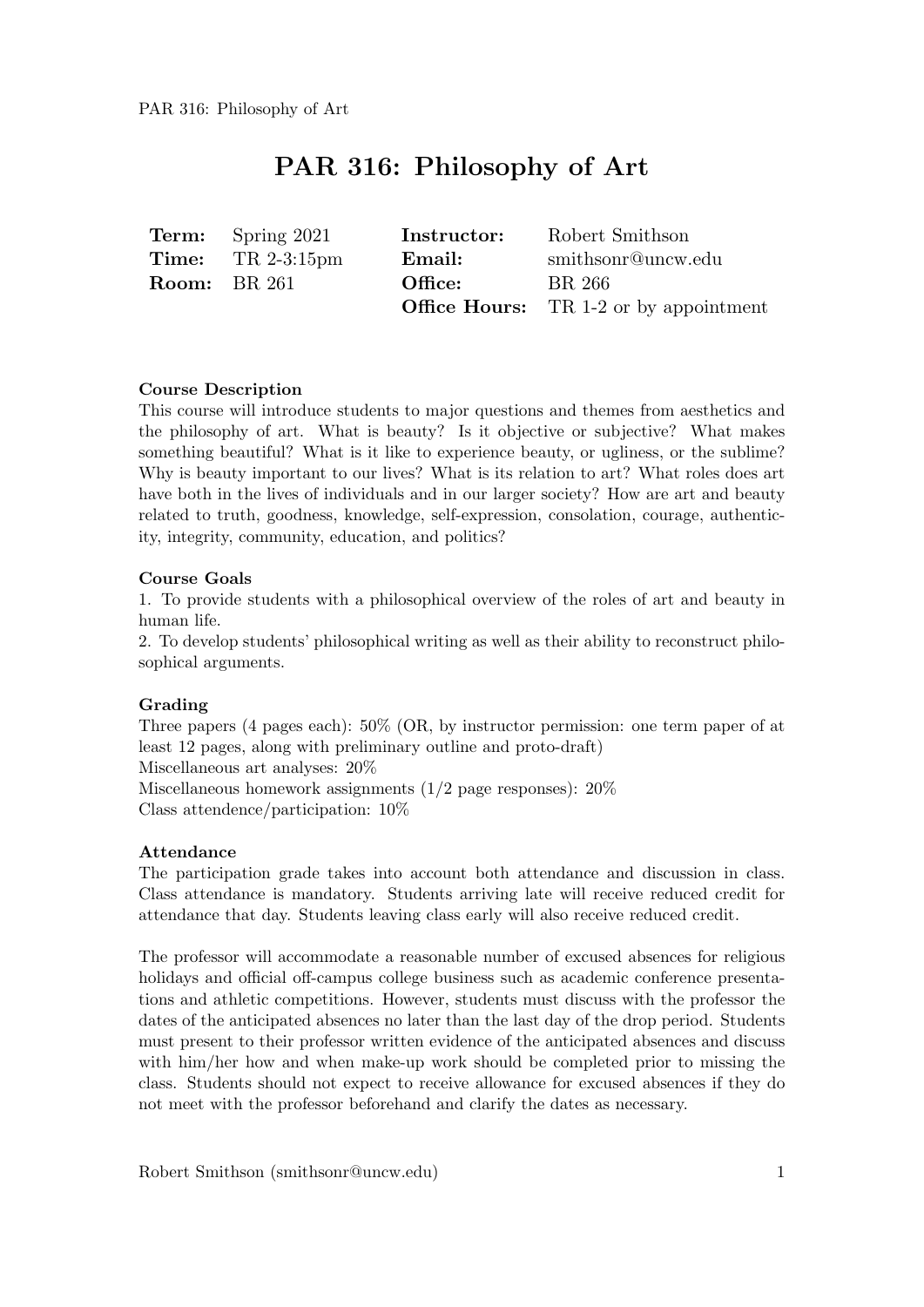Absences will be addressed by the professor in accordance with his attendance policy. The professor retains the right to determine what would be considered to be a reasonable number of absences (excused or otherwise) for the course. A student will not fail a course because the number of religious observances and/or college business absences exceed the number of absences allowed, except if excessive absences make it impossible to fulfill the expectations of the course. The student's class participation grade in the course, though, may still be affected.

### Honor Code

All students enrolled at UNCW are subject to the UNCW Student Academic Honor Code, which is intended to help every member of the UNCW community appreciate the high value placed on academic integrity and the means that will be employed to ensure its preservation. Students are expected to perpetuate a campus culture in which each student does his or her own work while relying on appropriate resources for assistance. In such a climate, students enjoy a special trust that they are members of a unique community in which one's thoughts and words are attributed correctly and with proper ownership, and in which there is little need for systems to sanction those who cheat. As such, all UNCW students shall commit to the principles and spirit of the Honor Code by adhering to the following pledge:

As a student at The University of North Carolina Wilmington, I am committed to honesty and truthfulness in academic inquiry and in the pursuit of knowledge. I pledge to uphold and promote the UNCW Student Academic Honor Code.

More information on the Honor Code is available at the following website:

http://www.uncw.edu/odos/honorcode/.

Please be especially familiar with UNCW's position on plagiarism as outlined in the UNCW Student Handbook. Plagiarism is a form of academic dishonesty in which you take someone else's ideas and represent them as your own. Here are some examples of plagiarism:

1. You write about someone else's work in your paper and do not give them credit for it by referencing them.

2. You give a presentation and use someone else's ideas and do not state that the ideas are the other person's.

3. You get ideas from some other reference material and do not reference that material.

#### Accessibility Services

It is very important that this classroom be an inclusive environment that meets the learning needs of all of its students. If you are a person with a disability and anticipate needing any type of academic accommodations in order to fully participate in your classes, please contact the Office of Disability Services (962-7555). Please give me a copy of the letter you receive from Office of Disability Services detailing class accommodations you may need. If you require accommodation for test-taking, please make sure I have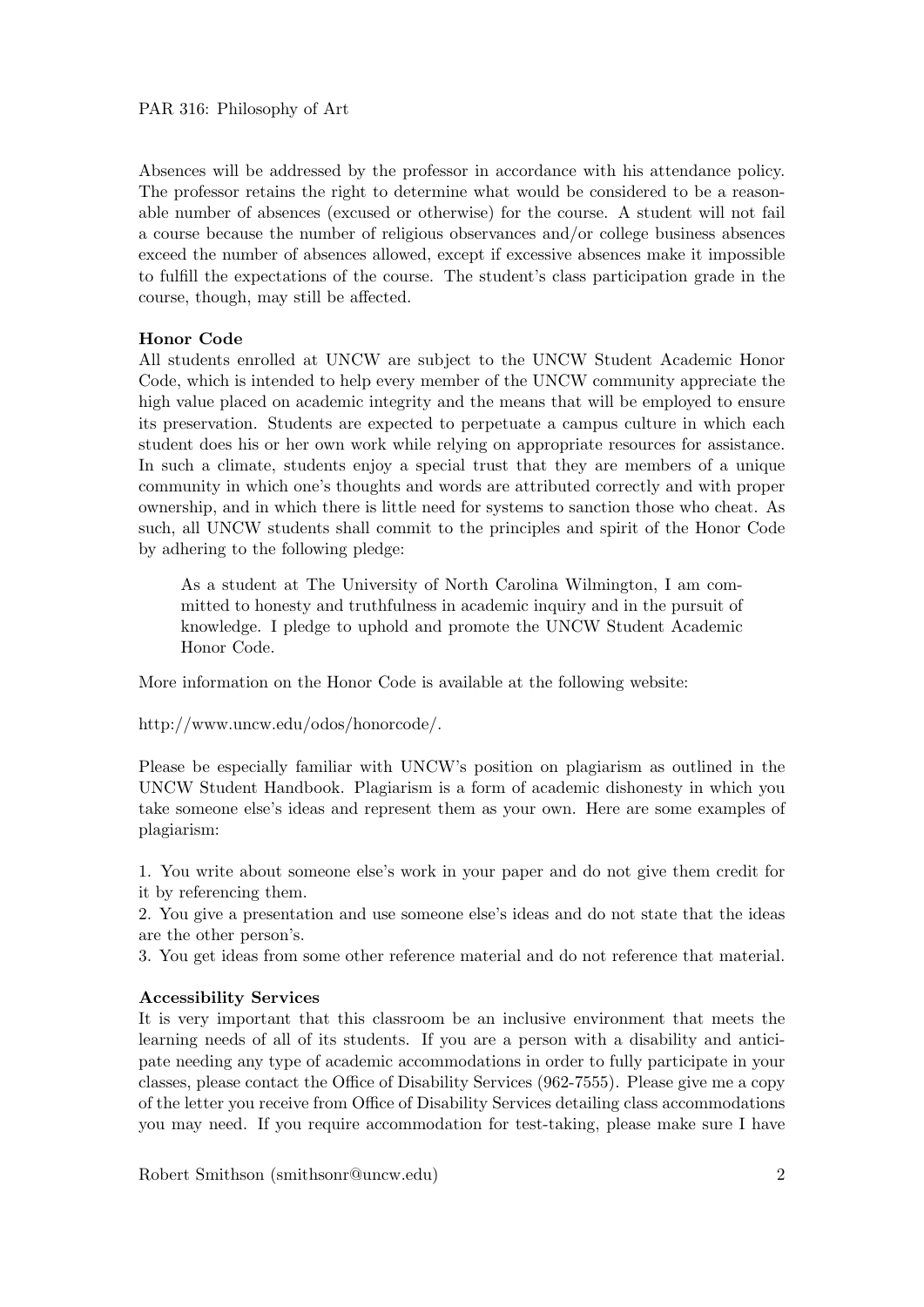the referral letter no fewer than three days before the test.

## Title IX Statement

UNCW practices a zero tolerance policy for any kind of violent or harassing behavior. If you are experiencing an emergency of this type contact the police at 911 or UNCW CARE at 962- 2273. Resources for individuals concerned with a violent or harassing situation can be located at http://uncw.edu/noharm/resources/index.html.

## University Learning Center

The University Learning Center's (ULC) mission is to help students become successful, independent learners. Tutoring at the ULC is NOT remediation: the ULC offers a different type of learning opportunity for those students who want to increase the quality of their education. ULC services are free to all UNCW students and include the following:

—Learning Services (University Learning Center) http://uncw.edu/ulc/learning/

—Math Services http://www.uncw.edu/ulc/math/index.html

—Supplemental Instruction http://www.uncw.edu/ulc/si/index.html

—Writing Services http://www.uncw.edu/ulc/writing/index.html

## Electronic Device Policy

In order to promote classroom discussion, no laptops, tablets, phones, etc. are permitted during class except by instructor permission. If you need to use technology for educational reasons, please let me know.

In order to protect the integrity of the classroom experience, the use of recording devices is limited to either the expressed permission of the faculty member or with proper documentation from the Office of Accessibility Services.

## Course Schedule

This schedule is subject to change, depending on the progress of the discussion in the class. If there are changes, I will make note of them in class and will send out an email about the changes. Next to each class period, there are assigned readings, songs, videos, etc.. The material for 08/24 should be completed before class on 08/24, etc. If no URL is given, the material can be found on Canvas under the "Readings" tab.

In addition to the listed reading, there is typically a powerpointsummarizing the material discussed in class. This powerpoint will be made available on Canvas. If it is helpful to you, you are able to read the handout prior to class, but this is not required. Headphones required for musical selections.

| Date |  | Topic/[Reading Assignment] |  |
|------|--|----------------------------|--|
|      |  |                            |  |

R 8/19 Introduction, core concepts. Reading: Syllabus.

# What is beauty?

T 8/24 The antinomy of taste.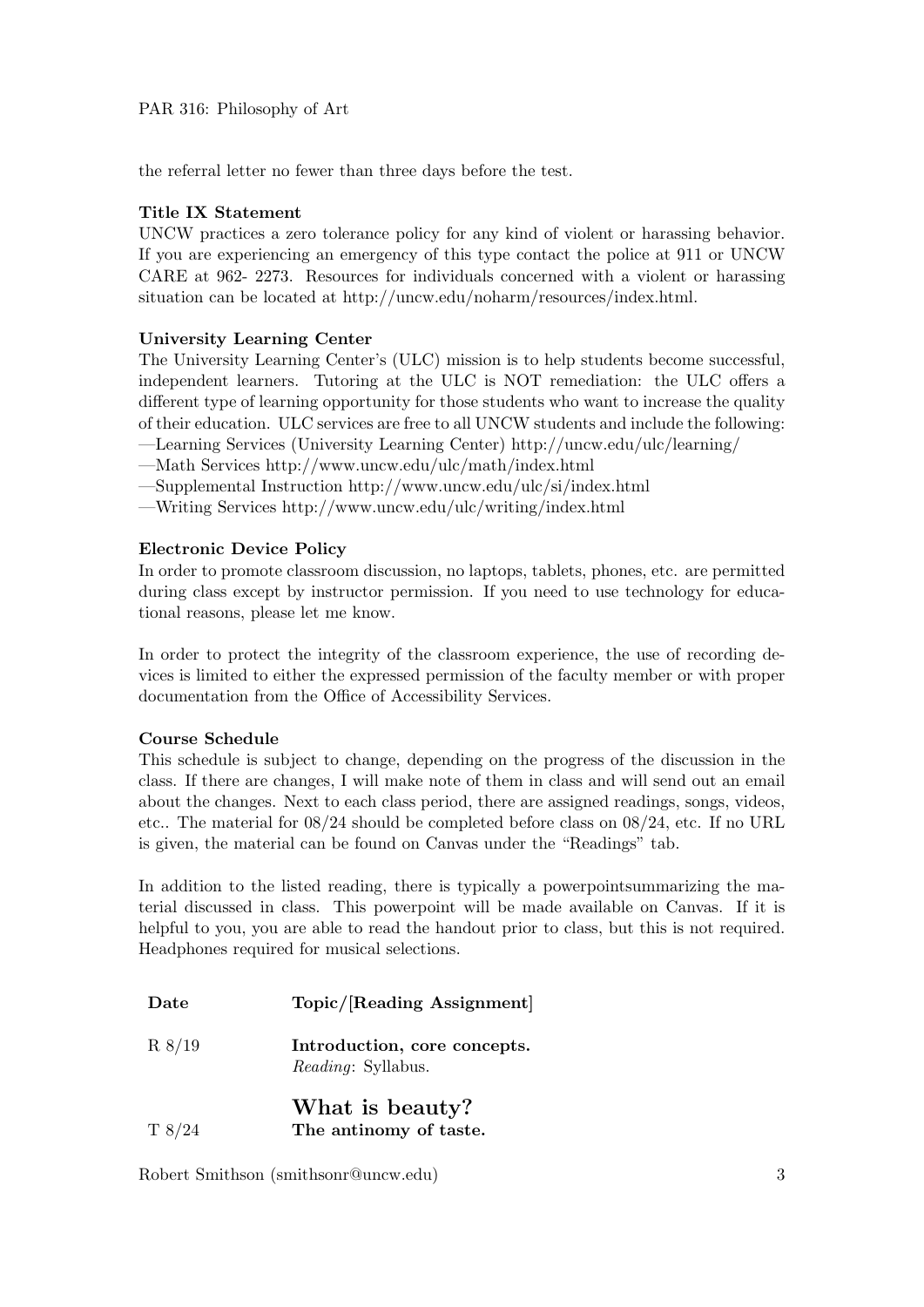|           | Listen: J.S. Bach. The Art of the Fugue. (p.b. Glenn Gould)<br>https://www.youtube.com/watch?v=4uX-5HOx2Wc<br><i>Listen</i> : Ambrose Akinmusire (2017) Confessions To My Unborn Daughter.<br>https://www.youtube.com/watch?v=c4yRqmkOveg<br>Listen: 100 Gecs (2019) Money Machine. (contains profanity)<br>https://www.youtube.com/watch?v=z97qLNXeAMQ<br>Assignment: Find an example of a work of art (or something else) that you<br>find beautiful but many other people do not find beautiful. (Or vice versa).<br>If you have trouble finding an example, just try to think of something that you<br>appreciate that many other people do not appreciate. (Or vice versa.) We will<br>discuss these in class, so choose something appropriate for class. |
|-----------|----------------------------------------------------------------------------------------------------------------------------------------------------------------------------------------------------------------------------------------------------------------------------------------------------------------------------------------------------------------------------------------------------------------------------------------------------------------------------------------------------------------------------------------------------------------------------------------------------------------------------------------------------------------------------------------------------------------------------------------------------------------|
| R 8/26    | The antinomy of taste, continued.<br>Read: Alexander Nehamas (2010) Only a Promise of Happiness.<br>Lecture II (pp. $208-212$ )                                                                                                                                                                                                                                                                                                                                                                                                                                                                                                                                                                                                                                |
| T8/31     | Aesthetic judgments.<br>Watch: Esperanza Spalding (2019). Lest We Forget.<br>https://www.youtube.com/watch?v=i21b35DtbIQ<br>Watch: Adrianne Lenker (2020). Zombie Girl.<br>https://www.youtube.com/watch?v=Zhd2Wfk6l4w<br>Read: Philip Sherburne (2020) Review: "songs / instrumentals" by Adrienne Lenker.<br>https://pitchfork.com/reviews/albums/adrianne-lenker-songs-and-instrumentals/                                                                                                                                                                                                                                                                                                                                                                   |
| $R\,9/02$ | "Meta-aesthetics": objective accounts.<br>Read: Charles Beardley (1975) Aesthetics from Ancient<br>Greece to the Present (excerpt).<br>Read: Shakespeare (1609) Sonnet 141.<br>http://shakespeare.mit.edu/Poetry/sonnet.CXLI.html<br>Watch: Scene from Portrait of a Lady on Fire (2019).<br>https://www.youtube.com/watch?v=PcKm3bC7wV4                                                                                                                                                                                                                                                                                                                                                                                                                       |
| T9/07     | "Meta-aesthetics": subjective accounts<br>Read: Hume (1757) On the Standards of Taste.<br>Listen: Francois Houle (2020) The Black Bird.<br>https://www.youtube.com/watch?v=O62fRyEo_X0<br>Listen: Caroline Shaw (2016) Partita for 8 Voices. (p.b. Roomful of Teeth.)<br>https://www.youtube.com/watch?v=NDVMtnaB28E<br>Listen: Hiatus Kaiyote (2021) Red Room.                                                                                                                                                                                                                                                                                                                                                                                                |
|           | Analysis 1: Identify a case where you "changed your mind" about the beauty<br>of a work of art. Explain what made you change your mind. What did the<br>experience of changing your mind feel like? $(1-2 \text{ pages})$ (due: 09/09)<br><b>Paper 1:</b> Present and motivate subjectivism about beauty. Provide what<br>you consider to be the strongest objection to subjectivism. Provide a response<br>on behalf of the subjectivist. Optional: a counter-response. $(4 \text{ pages})$ (due: $09/14$ )                                                                                                                                                                                                                                                   |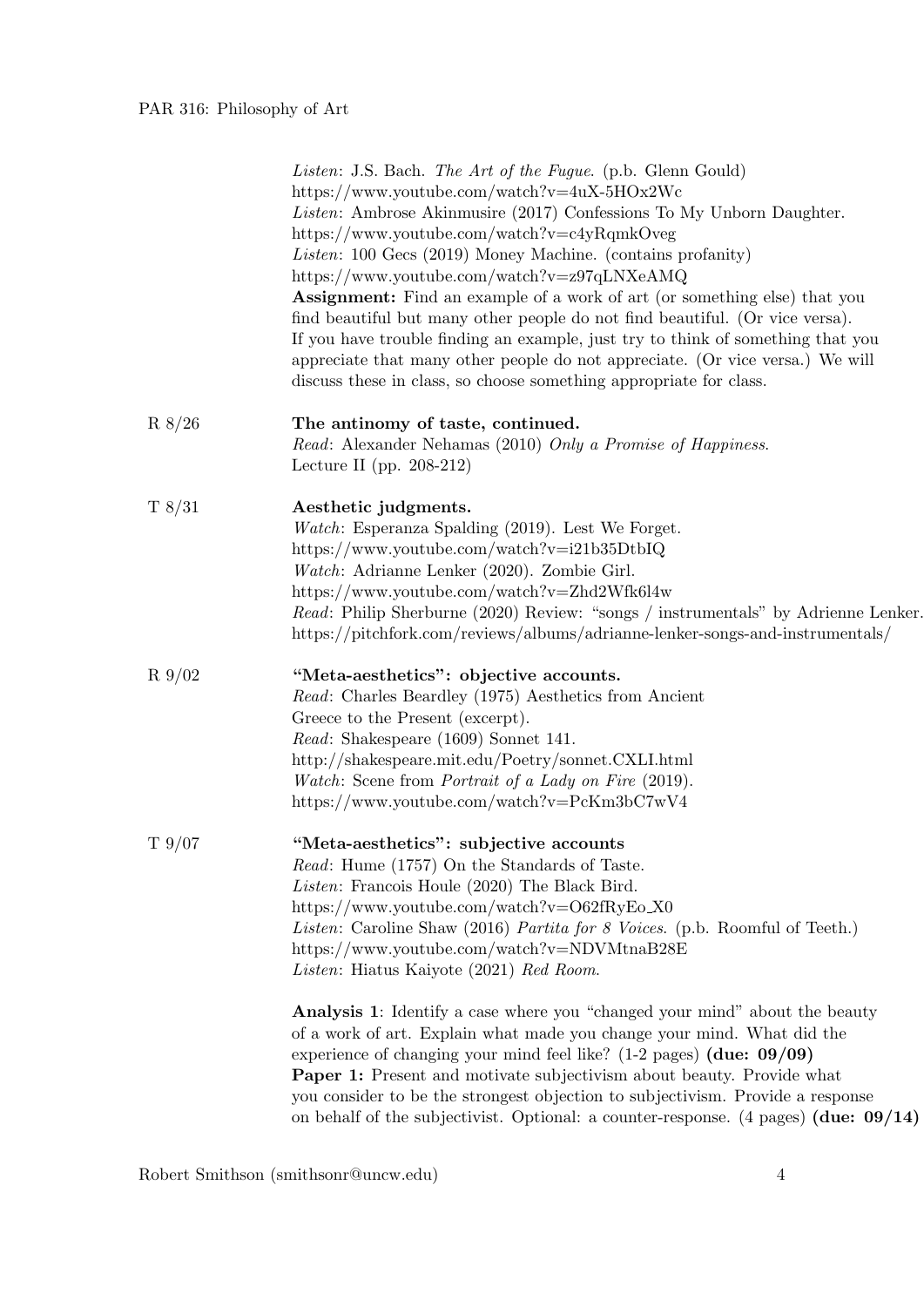| $R\,9/09$       | What is beautiful?<br>The classical, idealist, hedonist, telos, and contemplation conceptions<br>Read: Plato (385-370BCE) Symposium. Excerpts.<br>Listen: Miles Davis (2008) "Stella by Starlight."<br>https://www.youtube.com/watch?v=XGx1HvLV_NQ<br>Robert Glasper Trio (2015). "Stella by Starlight."<br>https://www.youtube.com/watch?v=I-VY-zs2eiY<br><i>Watch</i> : Adam Neely (2021) Why are these chords SO beautiful? $\left[ Q + A \right]$ . (0.18-4.25)                                                                     |
|-----------------|-----------------------------------------------------------------------------------------------------------------------------------------------------------------------------------------------------------------------------------------------------------------------------------------------------------------------------------------------------------------------------------------------------------------------------------------------------------------------------------------------------------------------------------------|
| $T\frac{9}{14}$ | The <i>contemplation</i> and <i>longing</i> conceptions.<br>Read: Plato (385-370BCE) Phaedrus. Excerpt.<br>Listen: Johnny Flynn and Laura Marling (2010) "The Water."<br>https://www.youtube.com/watch?v=a4QQ7HYYdWw<br>Listen: Dervish (1993) "A Stor Mo Chroi."<br>https://www.youtube.com/watch?v=oARdc1EqhWE<br><i>Read:</i> Lyrics to "A Stor Mo Chroi." (Canvas)<br><b>Assignment:</b> What are the chief characteristics of beauty as described by Plato<br>in either the <i>Phaedrus</i> or the <i>Symposium</i> ? $(1/2$ page) |
| $R_{9/16}$      | Catch-up day                                                                                                                                                                                                                                                                                                                                                                                                                                                                                                                            |
| $T\frac{9}{21}$ | Aesthetic experience<br>Read: Peter Schjeldahl (1998) Notes on Beauty.<br>Listen: Mitski (2013) Strawberry Blond.                                                                                                                                                                                                                                                                                                                                                                                                                       |
| $R_{9/23}$      | Aesthetic experience, continued.<br><i>Read:</i> Elaine Scarry (2001) On Beauty. (part 1 excerpt: pp. 1-20)<br>Listen: Sarah Jarosz & Aoife O'Donovan (2014) "Some Tyrant."<br>https://www.youtube.com/watch?v=zgTkVV1C9io<br>Listen: Sabine McCalla (2020) "Baby, Please Don't Go."<br>Listen: Vivaldi (1723) Four Seasons (summer movement), p.b. Anne-Sophie Mutter<br>https://www.youtube.com/watch?v=124NoPUBDvA<br>Listen: Outkast (1998) Chonkyfire.<br>https://www.youtube.com/watch?v=R5uoxivoSSo                              |
| T9/28           | Beauty, human life, and pearl-diving.<br>Read: Czselaw Milosz (1986). One More Day.<br>Read: Elaine Scarry (2001) On Beauty. (pp. 20-34, 46-53)<br>Listen: The National (2019). "Oblivions."<br>https://www.youtube.com/watch?v=4_xMl32mWds<br><i>Watch</i> : Mike Mills & The National (2019) $I Am Easy to Find$ .<br>https://www.youtube.com/watch?v=ifElv18k2O8                                                                                                                                                                     |
| $R_{9/30}$      | Elegy and tragedy.                                                                                                                                                                                                                                                                                                                                                                                                                                                                                                                      |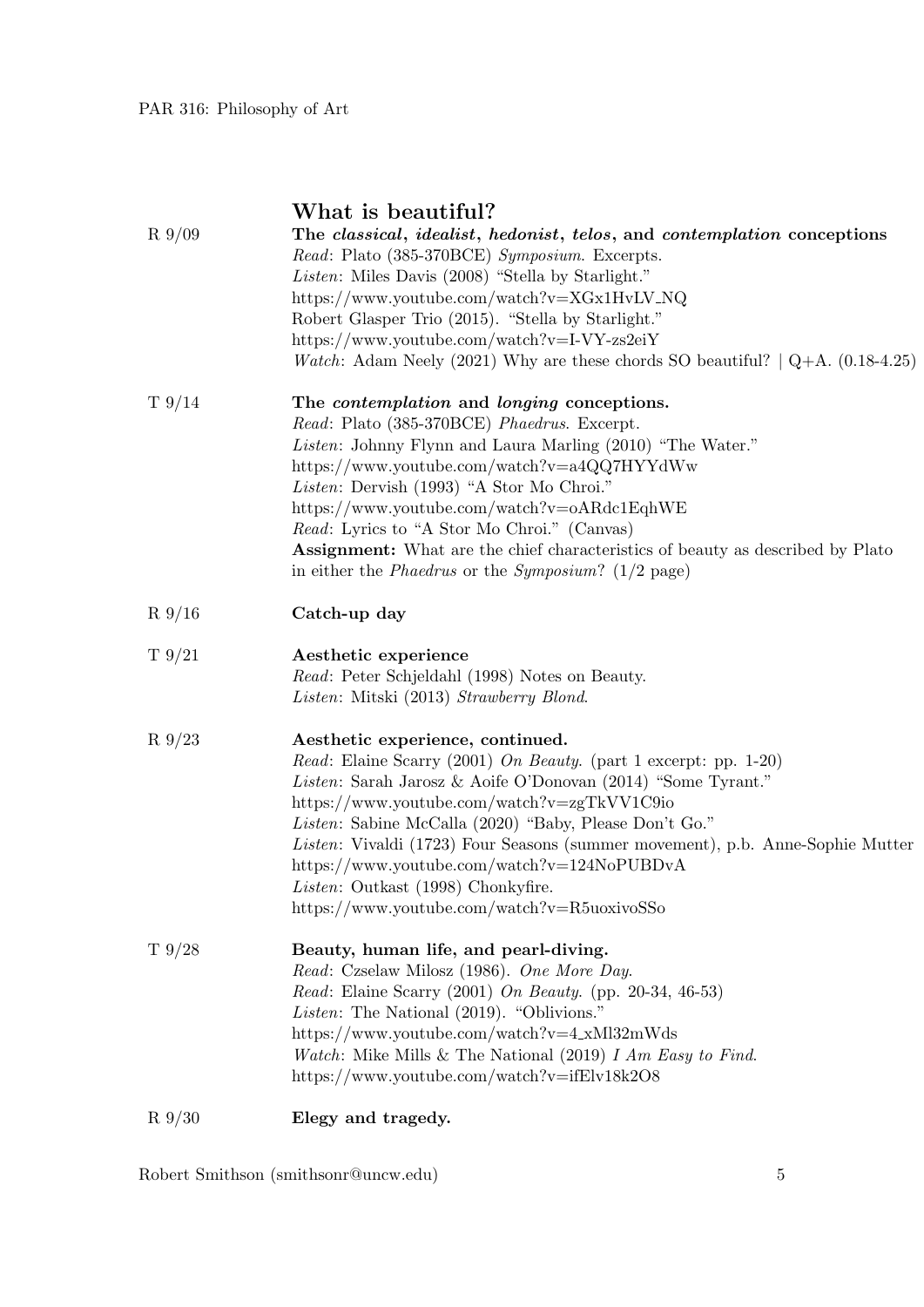Read: Samantha Vice (2012). Beauty, Mourning, and the Commemoration of Evil. Read: Linda Gregerson "Love Poem II" https://www.lyrikline.org/en/poems/love-poem-ii-15471 Listen: Benh Zeitlin, Dan Romer (2012). "End of the World." https://www.youtube.com/watch?v=YAKsvsO5Dlc Listen: Arvo Pärt, "Cantus in memoriam Benjamin Britten." https://www.youtube.com/watch?v=sp2oxWdRMuk Read and look: Robert Motherwell (1965-67) Elegy to the Spanish Republic. https://www.moma.org/collection/works/79007 Assignment: Discuss: why do we find certain sad things beautiful? (1/2 page)

#### T 10/5 **Catch-up day**

#### R 10/07 NO CLASS (Fall break)

Analysis 2: Choose a work of art, or something else, that you find exceedingly beautiful. Carefully analyze your aesthetic experience of that item, and carefully explain why exactly that item is beautiful. (1-2 pages)

Paper 2: Choose an account of beauty discussed in this unit. Explain and motivate this account. Provide an objection to this account. Respond to this objection, or else explain how the original account could be modified to account for this objection. (3.5-4 pages)

### Poesis: art as creation

| T10/12     | Worlds: dystopia, utopia, consolation, fantasy, voyage, play.       |  |  |
|------------|---------------------------------------------------------------------|--|--|
|            | Read: Joanna Russ (1972). "When It Changed."                        |  |  |
|            | <i>Watch:</i> S1E3 protest scene from <i>The Handmaid's Tale.</i>   |  |  |
|            | https://www.youtube.com/watch?v=WHiG5fHHeYs                         |  |  |
|            | <b>Assignment:</b> Find a work of art with political significance.  |  |  |
|            | What gives this work its political power? $(1/2 \text{ page})$      |  |  |
| $R\ 10/14$ | Persons: authenticity, originality, spontaneity, self-definition    |  |  |
|            |                                                                     |  |  |
|            | Read: Bernard Williams (2001) Truth and Truthfulness. (sections 1-3 |  |  |

Read: Bernard Williams (2001) Truth and Truthfulness. (sections 1-3) Listen: Ghostface Killah (1997) "Nutmeg." https://www.youtube.com/watch?v=JS0XhXsmCRs Listen: Outkast (1994) "Ain't No Thang." https://www.youtube.com/watch?v=r42P-n-Yjm0 Watch: Outkast (2002) "The Whole World." https://www.youtube.com/watch?v=udmTfK6 aM8 Listen: Black Thought (2017) Freestyle on Flex. https://www.youtube.com/watch?v=prmQgSpV3fA

T 10/19 Persons: stability, dialogue, community, communion Read: Alymer Maude (1904) Introduction to Leo Tolstoy's What Is Art? (excerpt)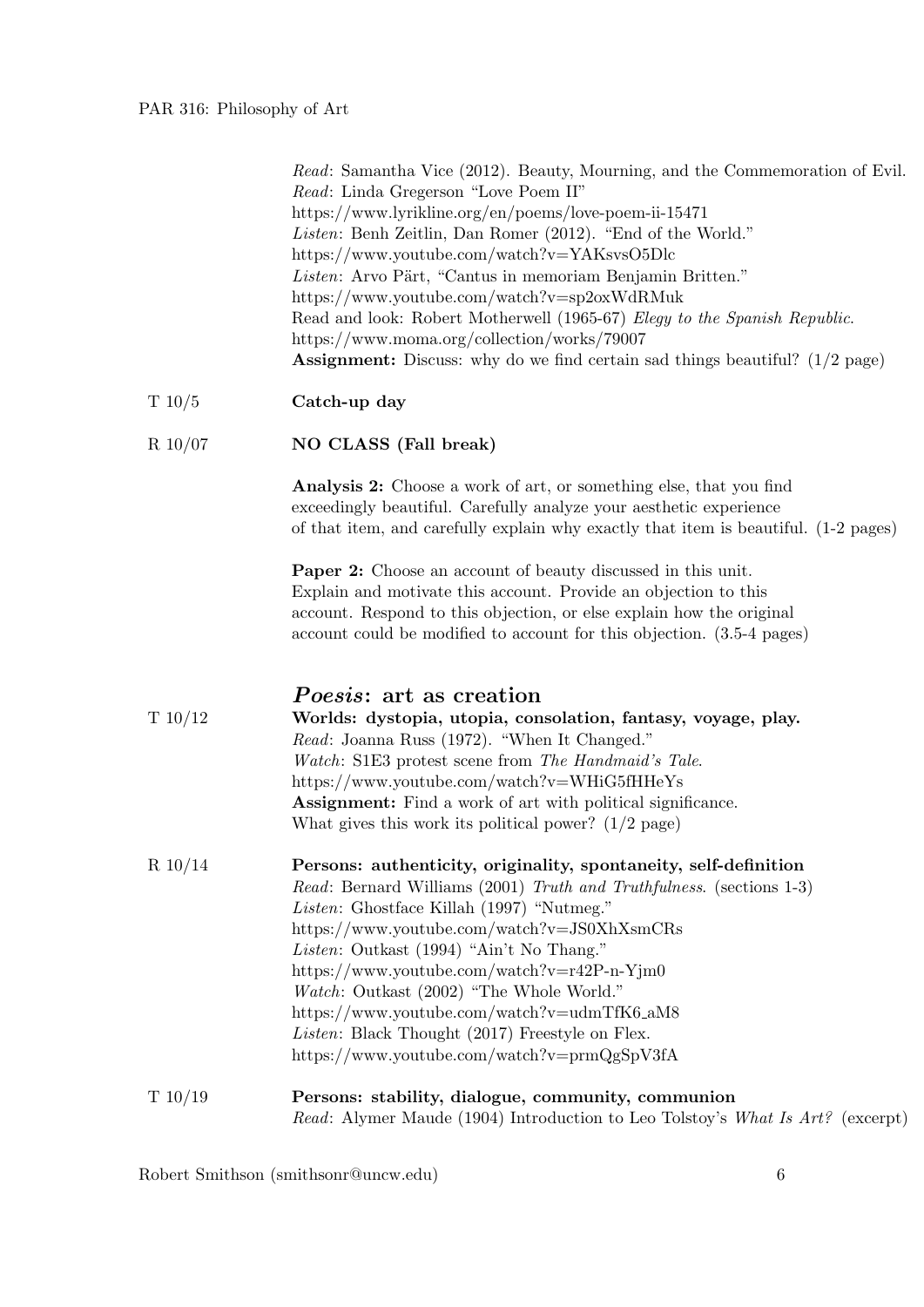Read: Jia Tolentino (2018) The Misreading of Mitski. https://www.newyorker.com/culture/culture-desk/the-misreading-of-mitski Read: Margaret Talbot (2019) On the Road with Mitski. (excerpt) Listen: Mitski (2018) "Me and My Husband." https://www.youtube.com/watch?v=TU Dbxciei8

Analysis 3: Choose an imagined world (in a novel, film, album, etc.) that is meaningful to you. What draws you to that world? (1-2 pages) Paper 3: Choose an account of authenticity from "3.3 Authenticity and Self-Definition." Explain this account as well as the alleged role of art in achieving such authenticity. Critically assess this account.  $(3-4 \text{ pages})$ 

## Mimesis: art as truth-telling R 10/21 Society: the artist as lover, historian, and witness. Read: James Baldwin (1962). The Creative Process. Read: James Baldwin (1962). Letter from a Region in My Mind. https://www.newyorker.com/magazine/1962/11/17/letter-from-a-region-in-my-mind Reading: John Jeremiah Sullivan (2019) Rhiannon Giddens and What Folk Music Means. https://www.newyorker.com/magazine/2019/05/20/rhiannon-giddens-and-what-folk-Listen: Most Def (2009) "Mathematics." https://www.youtube.com/watch?v=m5vw4ajnWGA Listen: Olivier Messiaen (1941). Quartet for the End of Time. https://www.youtube.com/watch?v=zYpBHc8px\_U T 10/26 Society: art, propaganda, and protest. Read: W.E.B. Du Bois (1926) Criteria of Negro Art. Read: Alain Locke (1928) Art or Propaganda? Read: James Baldwin (1949) The Protest Novel. (excerpts) Listen: Brother Ali (2007) Uncle Sam Goddamn. https://www.youtube.com/watch?v=OO18F4aKGzQ R 10/28 Human nature: the artist as prophet, guide, and psychologist. Read: Flannery O'Connor (1960). Aspects of the Grotesque in Southern Fiction. Read: Flannery O'Connor (1955). A Good Man Is Hard to Find. Listen: Andre Antunes (2000). Kenneth Copeland goes METAL! [HA HA HA remix] https://www.youtube.com/watch?v=4Q cNjlyxAY Assignment: Choose a certain work of art. What view of human nature is implicit in the piece?  $(1/2-1)$  page) T 11/02 The self: confession and authenticity. Read: Spencer Kornhaber (2019) The Plot Against Persona.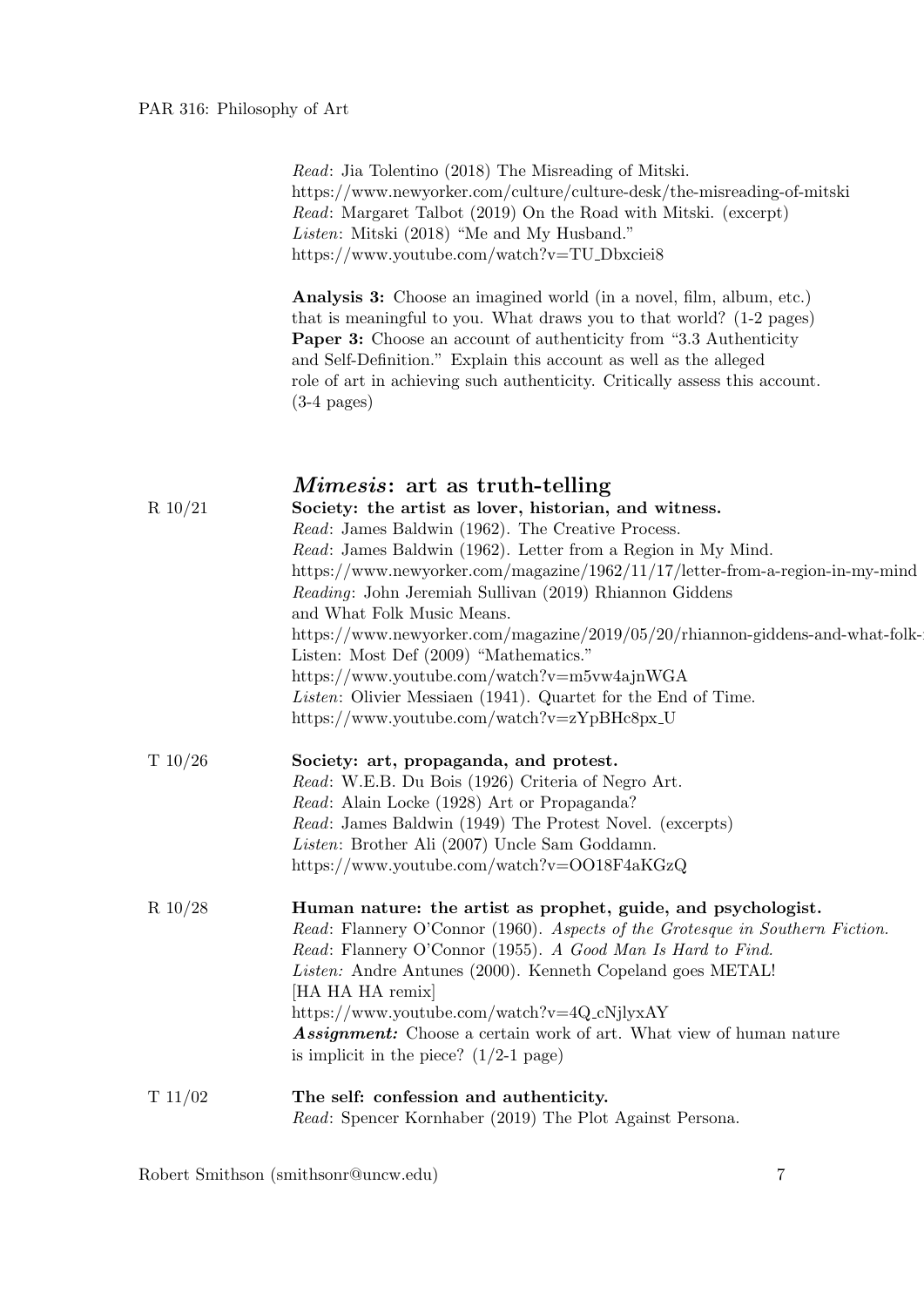https://www.theatlantic.com/entertainment/archive/2019/09/lana-del-rey-says-she-n Read: Louis Menard (2018) Literary Hoaxes and the Ethics of Authorship https://www.newyorker.com/magazine/2018/12/10/literary-hoaxes-and-the-ethics-of-Read: Sheldon Pearce (2020) The Whitewashing of Black Music on TikTok. https://www.newyorker.com/culture/cultural-comment/the-whitewashing-of-black-m Watch: Lana Del Rey (2013) Summertime Sadness https://www.youtube.com/watch?v=TdrL3QxjyVw

Analysis 4: Choose a certain meaningful work of art. Analyze how that work of art tells the truth (or attempts to tell the truth) about either society, human nature, or the artist his or herself. (1-2 pages)

| $R$ 11/04 | Art and the soul<br>Narrative, lost time, and immortality.<br>Read: Proust (1913) In Search of Lost Time (madeleine passage)<br>Watch: Mitski (2019) Two Slow Dancers.<br>https://www.youtube.com/watch?v=EICoe9gfR0A<br><i>Watch</i> : Big Thief $(2019)$ "Orange."<br>https://www.youtube.com/watch?v=K-7H1a7UKPs<br>Assignment: In this passage, Proust describes an instance of "involuntary<br>memory" spurred by the narrator's tasting of a madeleine. If possible,<br>describe an instance of involuntary memory in your own case. If you<br>can't think of any, you can instead describe a work of art that makes you<br>feel nostalgic. (at least $1/2$ page)                  |
|-----------|------------------------------------------------------------------------------------------------------------------------------------------------------------------------------------------------------------------------------------------------------------------------------------------------------------------------------------------------------------------------------------------------------------------------------------------------------------------------------------------------------------------------------------------------------------------------------------------------------------------------------------------------------------------------------------------|
| T 11/09   | Courage and consolation.<br>TBD                                                                                                                                                                                                                                                                                                                                                                                                                                                                                                                                                                                                                                                          |
| $R$ 11/11 | Aesthetic and moral conflict.<br>Read: Paul Elie (2020) How Racist was Flannery O'Connor?<br>https://www.newyorker.com/magazine/2020/06/22/how-racist-was-flannery-oconnor                                                                                                                                                                                                                                                                                                                                                                                                                                                                                                               |
| T 11/16   | The social abuse of beauty.<br>Read: Elaine Scarry (2001). On Beauty and Being Just (part 2 excerpt).<br>Read and look: Calvin Tomkins (2021). The Epic Style of Kerry James Marshall<br>https://www.newyorker.com/magazine/2021/08/09/the-epic-style-of-kerry-james-mar<br>Read: William Blake (1789) The Little Black Boy.<br>Read: Louise Gluck (2020) Nobel Lecture.<br>Read: Hindi (2020) F <sup>***</sup> Your Lecture on Craft, My People are Dying.<br>Read: Viet Thanh Nguyen (2020) The Post-Trump Future of Literature.<br>Look: catalog of Gerard Richter.<br>gerhard-richter.com/en/<br>Listen: Mitski (2012) "Pearl Diver."<br>https://www.youtube.com/watch?v=o3Jq35HZuCg |